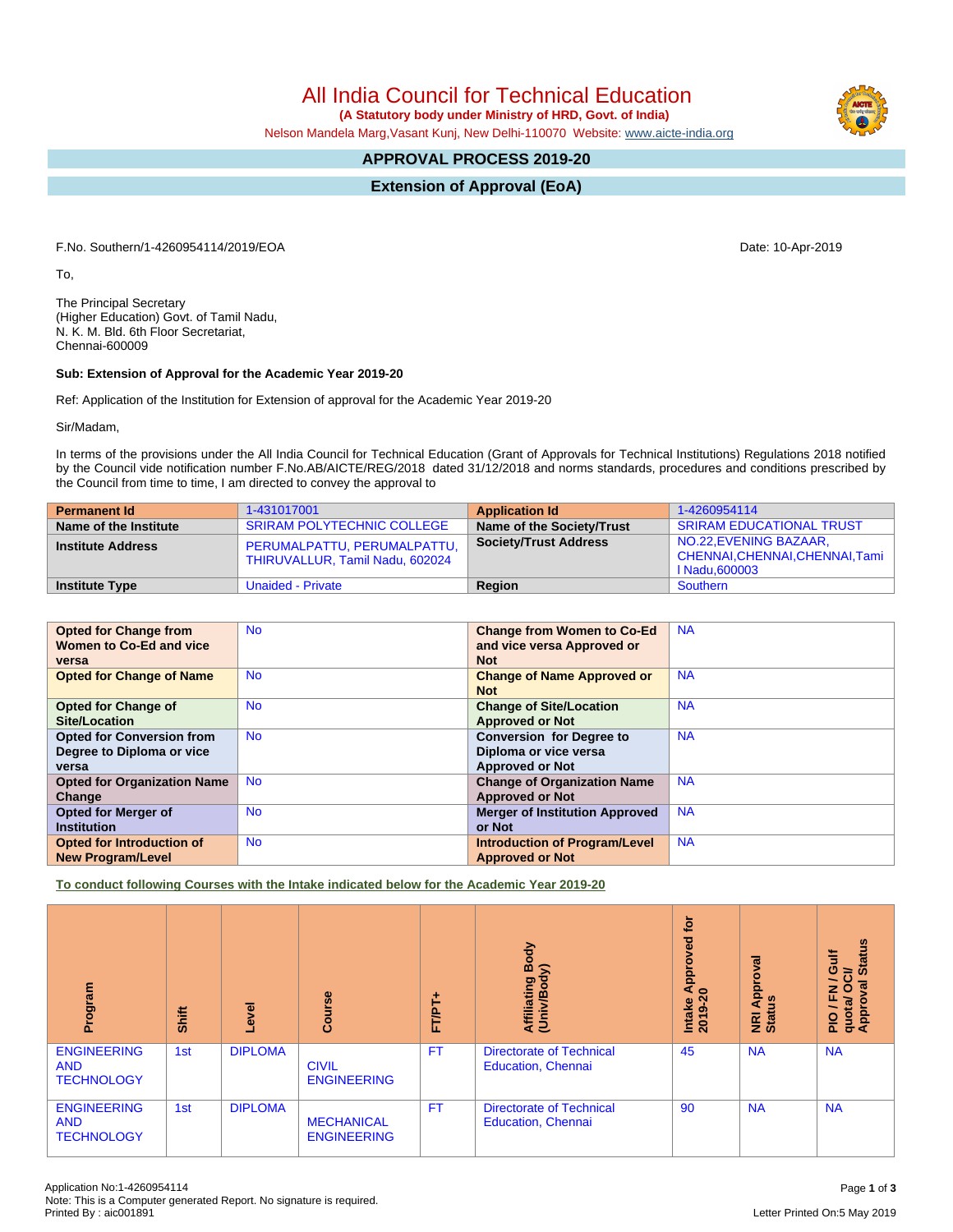| <b>ENGINEERING</b><br><b>AND</b><br><b>TECHNOLOGY</b> | 1st | <b>DIPLOMA</b> | <b>AUTOMOBILE</b><br><b>ENGINEERING</b>                                              | <b>FT</b> | <b>Directorate of Technical</b><br><b>Education, Chennai</b> | 45 | <b>NA</b> | <b>NA</b> |
|-------------------------------------------------------|-----|----------------|--------------------------------------------------------------------------------------|-----------|--------------------------------------------------------------|----|-----------|-----------|
| <b>ENGINEERING</b><br><b>AND</b><br><b>TECHNOLOGY</b> | 1st | <b>DIPLOMA</b> | <b>ELECTRICAL</b><br><b>AND</b><br><b>ELECTRONICS</b><br><b>ENGINEERING</b>          | <b>FT</b> | <b>Directorate of Technical</b><br><b>Education, Chennai</b> | 60 | <b>NA</b> | <b>NA</b> |
| <b>ENGINEERING</b><br><b>AND</b><br><b>TECHNOLOGY</b> | 1st | <b>DIPLOMA</b> | <b>ELECTRONICS</b><br><b>AND</b><br><b>COMMUNICATIO</b><br>NS.<br><b>ENGINEERING</b> | <b>FT</b> | <b>Directorate of Technical</b><br><b>Education, Chennai</b> | 60 | <b>NA</b> | <b>NA</b> |
| <b>ENGINEERING</b><br><b>AND</b><br><b>TECHNOLOGY</b> | 1st | <b>DIPLOMA</b> | <b>COMPUTER</b><br><b>ENGINEERING</b>                                                | <b>FT</b> | <b>Directorate of Technical</b><br><b>Education, Chennai</b> | 45 | <b>NA</b> | <b>NA</b> |

+FT –Full Time,PT-Part Time

In case of any differences in content in this Computer generated Extension of Approval Letter, the content/information as approved by the Executive Council / General Council as available on the record of AICTE shall be final and binding.

Strict compliance of Anti-Ragging Regulation: - Approval is subject to strict compliance of provisions made in AICTE Regulation notified vide F. No. 37- 3/Legal/AICTE/2009 dated July 1, 2009 for Prevention and Prohibition of Ragging in Technical Institutions. In case Institution fails to take adequate steps to Prevent Ragging or fails to act in accordance with AICTE Regulation or fails to punish perpetrators or incidents of Ragging, it will be liable to take any action as defined under clause 9(4) of the said Regulation.

#### **It is mandatory to comply all the essential requirements as given in APH 2019-20(appendix 6)**

NOTE: If the State Government / UT / DTE / DME has a reservation policy for admission in Technical Education Institutes and the same is applicable to Private & Self-financing Technical Institutions, then the State Government / UT/ DTE / DME shall ensure that 10 % of Reservation for EWS would be operational from the Academic year 2019-20 without affecting the percentage reservations of SC/ST/OBC/General . However, this would not be applicable in the case of Minority Institutions referred to the clause (1) of Article 30 of **Constitution of India.**

> **Prof. A.P Mittal Member Secretary, AICTE**

Copy to:

- **1. The Director Of Technical Education\*\*, Tamil Nadu**
- **2. The Registrar\*\*,** Directorate Of Technical Education, Chennai
- **3. The Principal / Director,** Sriram Polytechnic College Perumalpattu, Perumalpattu,Thiruvallur, Tamil Nadu,602024

## **4. The Secretary / Chairman,**

Sriram Educational Trust No.22,Evening Bazaar, Chennai. Chennai,Chennai, Tamil Nadu,600003